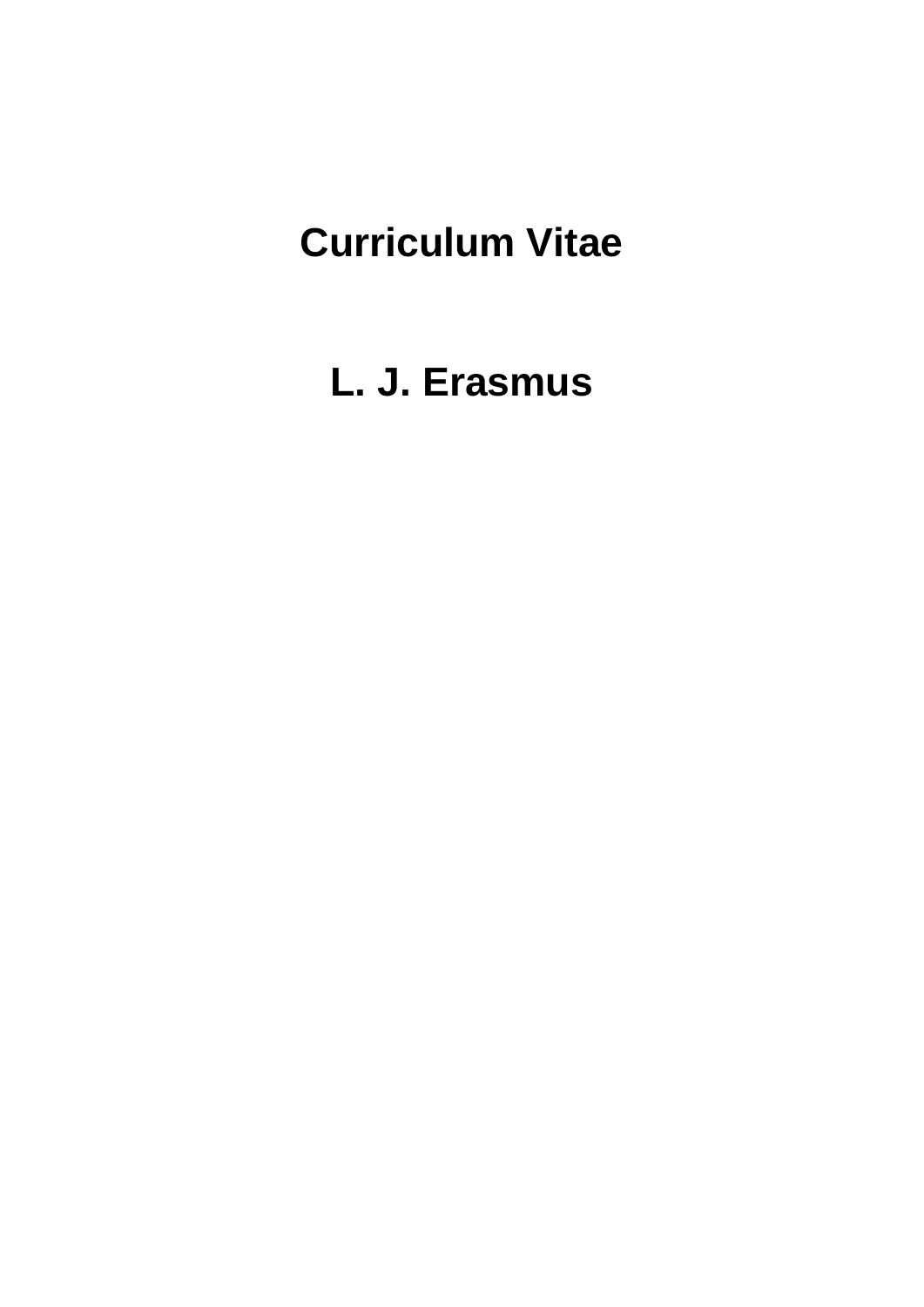#### **1. Career Objective**

My professional aim is to ensure that students under my charge become familiar with a solid theoretical foundation while keeping sight of industry realities.

I also aim to become a productive researcher by focusing on my own experience and training as a project manager in the IT industry.

My industry experience has alerted me to the fact that there are numerous areas for improvement in practice as well as in theory. Customer satisfaction and the successful delivery of projects are non-negotiable if project management is to be seen as a discipline.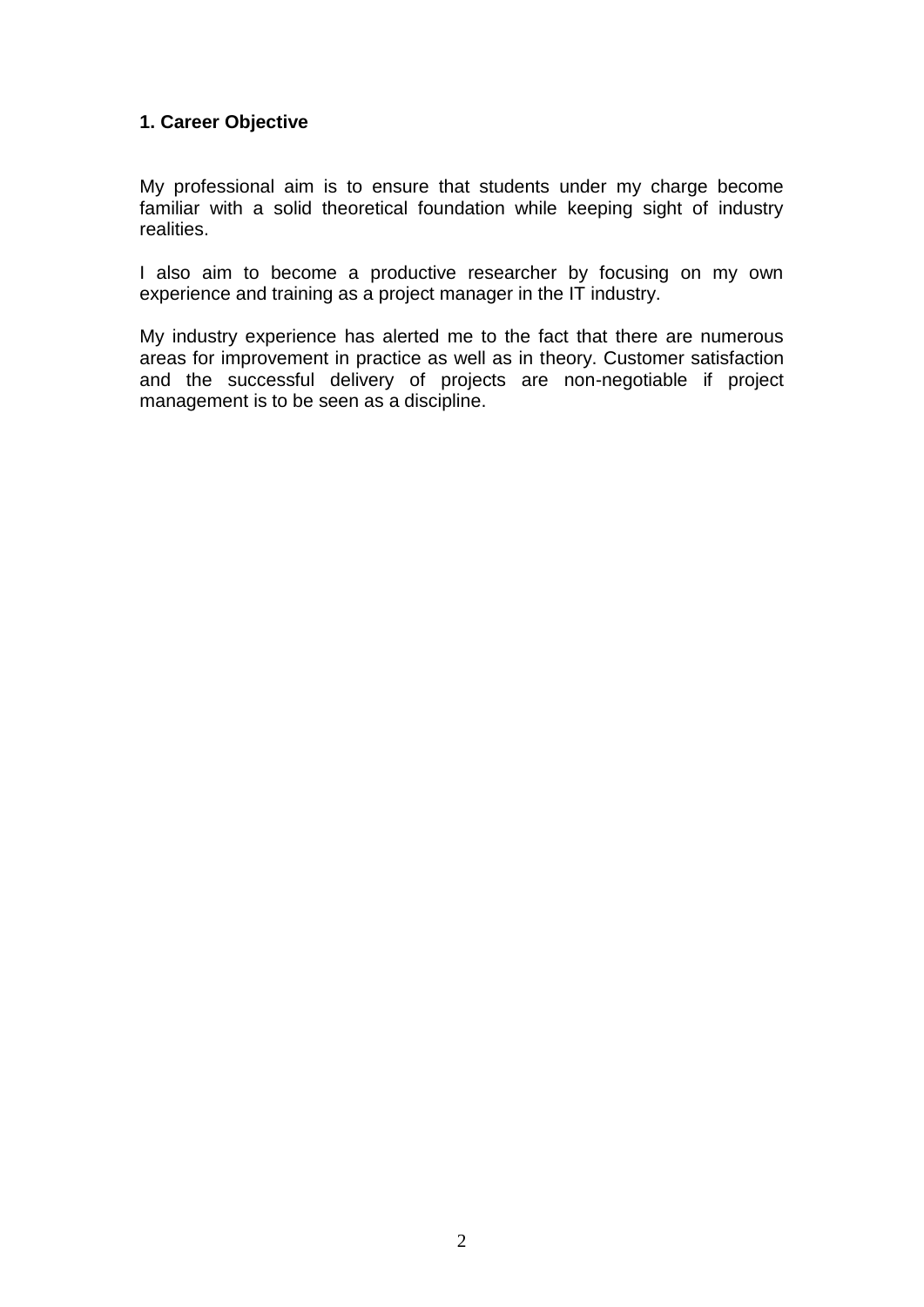#### **2. Languages and Computer Skills**

Literate in:

- MS Word
- MS Access
- MS Outlook
- MS Project
- Powerpoint
- Excell
- Windows Operating Systems
- MS Projects

#### **3. Education**

#### **Tertiary Education**

| <b>University Attended</b>     | Rand Afrikaans University (University<br>of Johannesburg)                                                                                                                                                                                                                                                                                                                                                                                                                                                                                       |
|--------------------------------|-------------------------------------------------------------------------------------------------------------------------------------------------------------------------------------------------------------------------------------------------------------------------------------------------------------------------------------------------------------------------------------------------------------------------------------------------------------------------------------------------------------------------------------------------|
| <b>Highest Degree Attained</b> | <b>M.Com Business Management</b><br>(2007)                                                                                                                                                                                                                                                                                                                                                                                                                                                                                                      |
| <b>Subjects</b>                | <b>Managerial Accounting</b><br><b>Strategic Management</b><br><b>Research Methodology</b><br><b>Applied Macroeconomics</b><br><b>General Management</b><br><b>Organisational Management</b><br><b>Marketing Management</b><br><b>Project Management</b><br><b>Services Marketing Management</b><br><b>Logistics Management</b><br>Human Resources Management<br><b>Financial Management</b><br><b>Labour Relations</b><br>Entrepreneurship<br><b>Information Management</b><br><b>International Perspectives</b><br><b>Strategic Marketing</b> |

| <b>LANGUAGES</b> | <b>Reading</b> | Writing   | <b>Speaking</b> |
|------------------|----------------|-----------|-----------------|
| <b>ENGLISH</b>   | Excellent      | Excellent | Excellent       |
| <b>AFRIKAANS</b> | Excellent      | Excellent | Excellent       |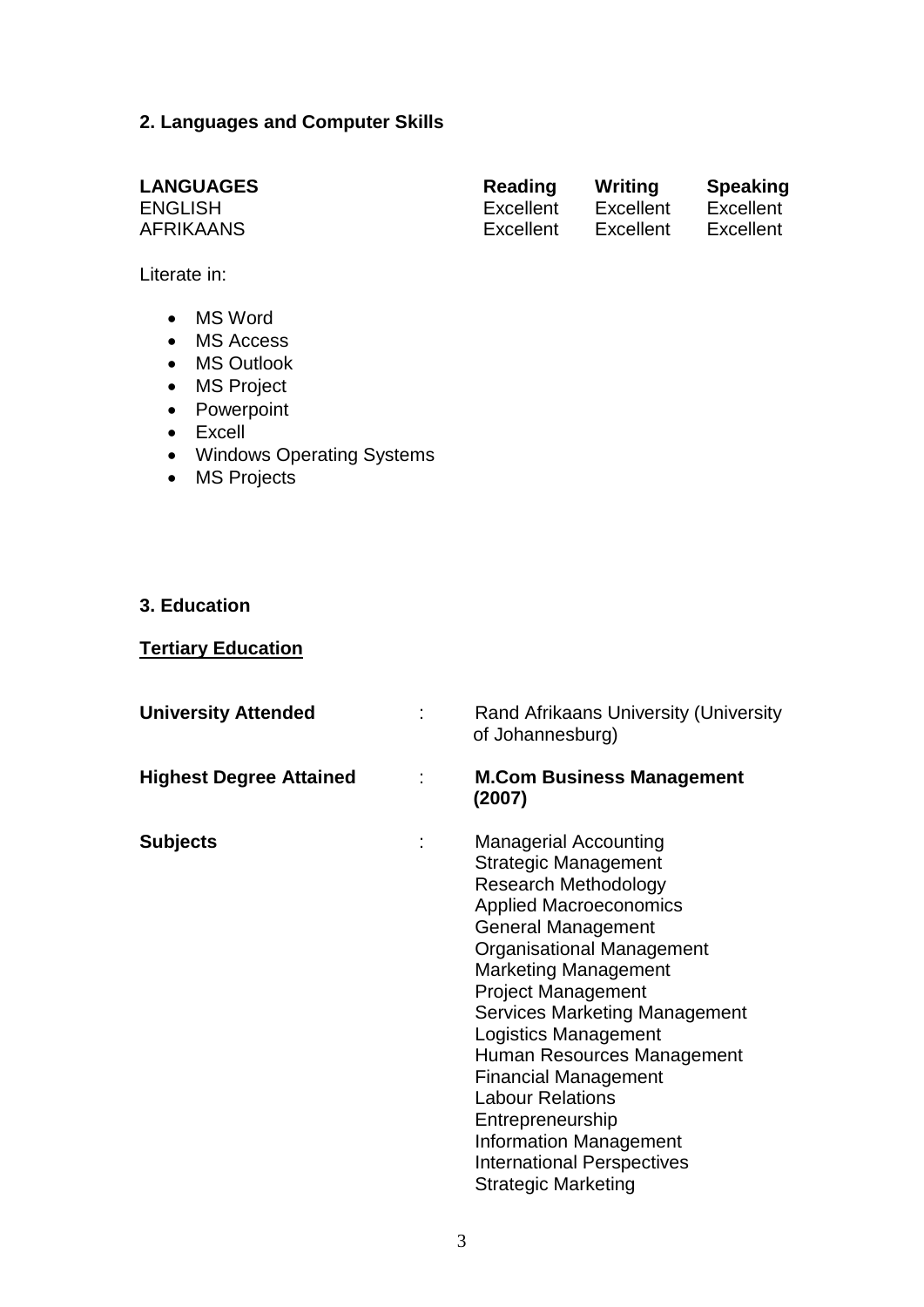| <b>Degree Attained</b>       | <b>B.Com (Hons)</b><br><b>Strategic Management</b><br>(2002)                                                                                                                                                                                                                                                                                                             |
|------------------------------|--------------------------------------------------------------------------------------------------------------------------------------------------------------------------------------------------------------------------------------------------------------------------------------------------------------------------------------------------------------------------|
| <b>Subjects</b>              | <b>Strategic Management</b><br>Entrepreneurship<br><b>Electronic Marketing</b><br><b>International Management</b><br><b>Strategic Information Systems</b><br><b>Strategic Management Practice</b><br>(Case Study included in Prof.<br>Lessing's published compilation of<br>Case Studies)<br><b>Strategic Management Simulation</b><br>(CUM)<br><b>Tourism Marketing</b> |
| <b>Degree Attained</b>       | <b>B.Com Informatics</b><br>1999 - 2001                                                                                                                                                                                                                                                                                                                                  |
| <b>Major Subjects</b>        | <b>Business Management</b><br><b>Marketing Management</b><br><b>Informatics (Basic Computer</b><br>Programming, E-Commerce,<br>Project Management, MS-Access,<br>MS-Word, PowerPoint, Excel and<br><b>Web Design)</b>                                                                                                                                                    |
| <b>Distinctions</b>          | Informatics 2A<br>Computer<br><b>Systems</b><br>Commercial<br>(Distinction)<br><b>Strategic Management Simulation</b>                                                                                                                                                                                                                                                    |
| <b>Extramural Activities</b> |                                                                                                                                                                                                                                                                                                                                                                          |
| Cultural                     | Church Guitarist,<br>Rag Float Construction Foreman,<br><b>Hostel Spiritual Care Committee</b>                                                                                                                                                                                                                                                                           |
| Sport                        | <b>Bastion Residence Rugby,</b><br>Skydiving, Gujo-Ryu Karate, Scuba<br>Diving                                                                                                                                                                                                                                                                                           |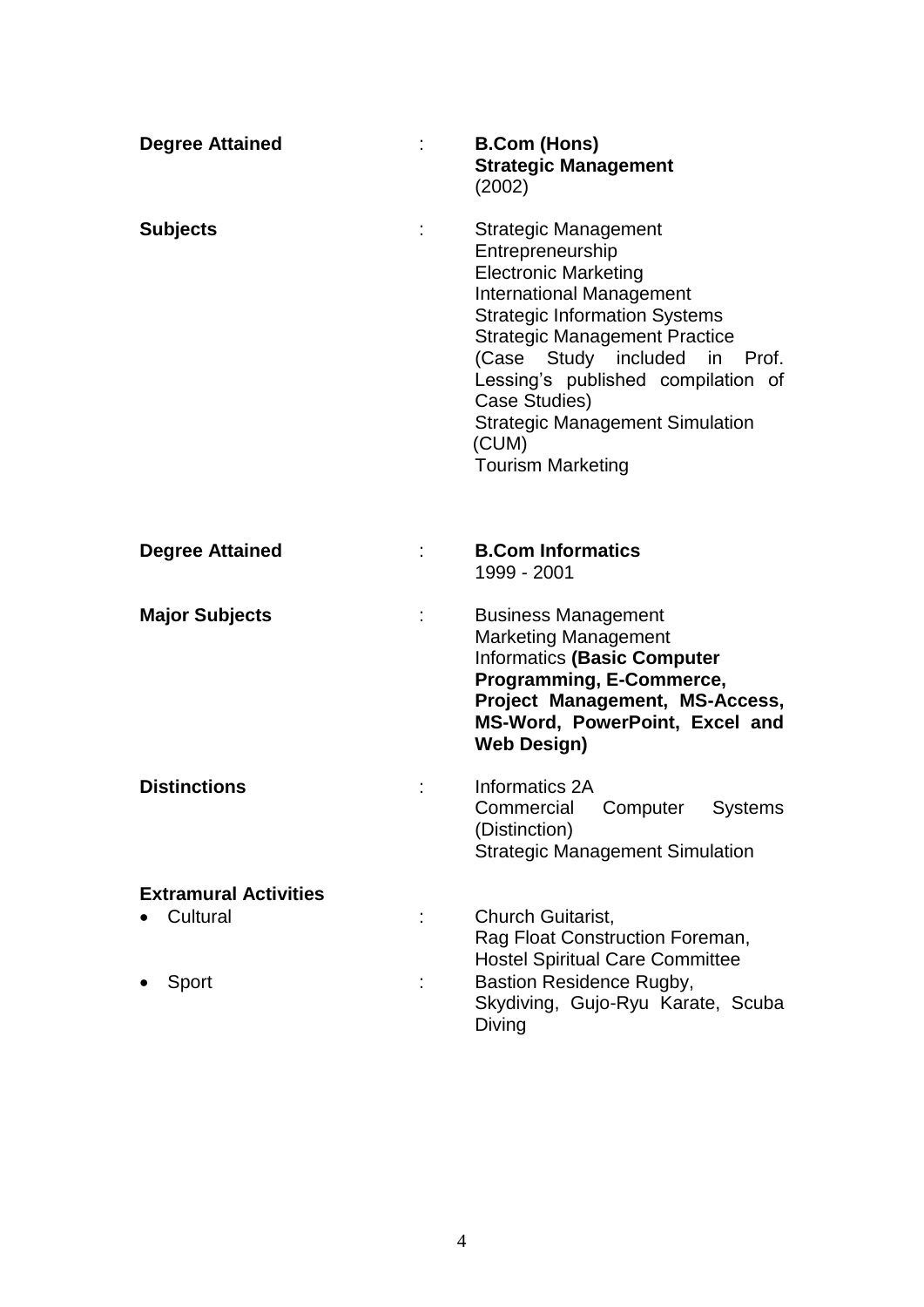## **Secondary Education**

| <b>Last School Attended</b>   | Hoërskool Bergvlam                                                                                                                                                                                                                      |
|-------------------------------|-----------------------------------------------------------------------------------------------------------------------------------------------------------------------------------------------------------------------------------------|
| <b>Qualification Attained</b> | Standard 10 / Grade 12                                                                                                                                                                                                                  |
| <b>Subjects</b>               | Afrikaans 1 <sup>st</sup> Language (Higher<br>Grade)<br>English 2 <sup>nd</sup> Language (Higher Grade)<br>Mathematics (Higher Grade)<br>Natural Sciences (Higher Grade)<br>Biology (Higher Grade)<br><b>Accountancy (Higher Grade)</b> |
| Awards                        |                                                                                                                                                                                                                                         |
| Academic                      | Honour Colours (1994-1998)<br><b>Top Ten Matric Student</b>                                                                                                                                                                             |
| Leadership                    |                                                                                                                                                                                                                                         |
| Cultural                      | Student Body Member,<br>Christian Student's Association Cell<br>Leader                                                                                                                                                                  |
| <b>Extramural Activities</b>  |                                                                                                                                                                                                                                         |
| Cultural                      | <b>Youth Church Council Member</b>                                                                                                                                                                                                      |
| Sport                         | <b>Lowveld Hunters and Game</b><br><b>Conservation Association Member</b><br><b>School Golf Team</b>                                                                                                                                    |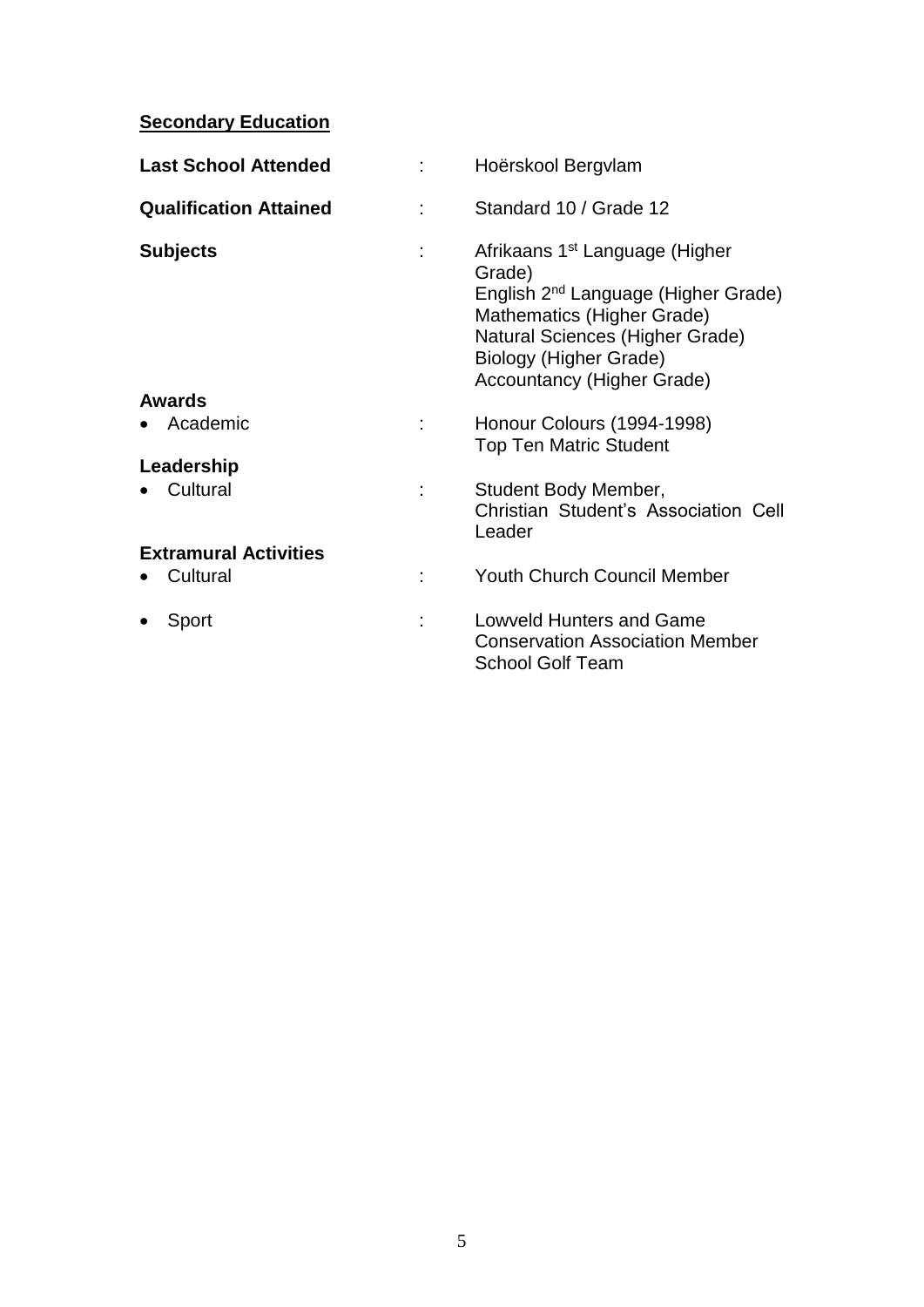#### **4. Work Experience**

| 4.1 Name of Organisation    | University of Johannesburg |
|-----------------------------|----------------------------|
| <b>Period of Employment</b> | November 2010 - Current    |

### **Position Held :** Lecturer

#### **Duties**

- Lecturing in:
	- o Diploma (IT)
	- o B.Com (IT Management)
	- o B.Tech (IT Management)
	- o B.Com Hons (IT Management)
- Assist in curriculum development
- Conducting post-graduate research for inclusion on conferences, journals and other accredited publications
- Supervising Masters candidates
- General Academic administration
- Deputy HoD: Undergraduate Programmes
- External moderator for Nelson Mandela Metropolitan University
- Master's Co-Supervisor

| 4.2 Name of Organisation    | <b>Bytes Managed Solutions</b> |
|-----------------------------|--------------------------------|
| <b>Period of Employment</b> | February 2009 - October 2010   |
| <b>Position Held</b>        | <b>Project Manager</b>         |

#### **Duties**

- Programme development
- Direct Client communications
	- o ABSA
	- o McDonald's
	- o Massmart
	- o Game & Dion Wired
	- o Makro
	- o Builders Warehouse
	- o G4S Security
- Use of PMBOK principles
- Use of X-Pert methodology
- Facilitating meetings with clients
- Coordinating between different departments:
	- o Logistics
	- o Business Improvement
	- o Systems Reporting and administration
	- $\circ$  Call Centre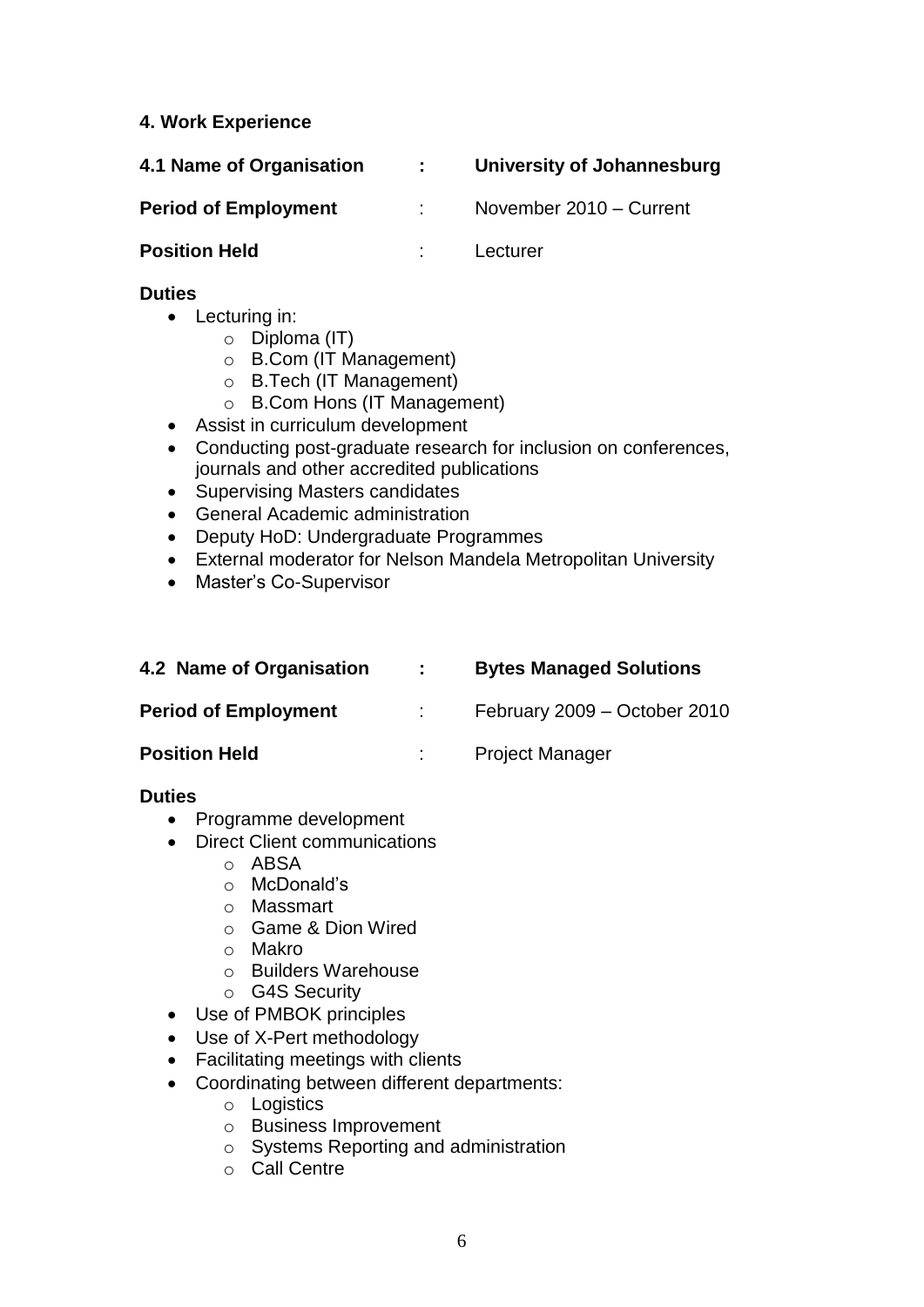- o Training
- o Technical Operations
- Information required follow up
- Conflict Resolutions
- High Level Negotiations
- Daily reporting
- Managing day to day activities
- Minutes and Agenda's
- Filing of information

| 4.3 Name of Organisation    | $\mathbb{Z}^{\mathbb{Z}}$ | @ Hart Property Development           |
|-----------------------------|---------------------------|---------------------------------------|
| <b>Period of Employment</b> |                           | June 2008 - January 2009              |
| <b>Position Held</b>        |                           | <b>Assistant Site Project Manager</b> |

#### **Duties**

- Programme development
- Information required follow up
- Daily reporting
- Managing day to day activities on site.
- Minutes and Agenda's
- Reviewing of drawings and details
- Coordinating activities between professionals and contractors
- Workmanship quality inspection
- Filing of information
- General office administration
- Drawing register audits
- Query resolution

| 4.4 Name of Organisation    | t. | <b>Computer Training Institute</b><br><b>Pretoria</b> |
|-----------------------------|----|-------------------------------------------------------|
| <b>Period of Employment</b> | ÷. | February 2007 - June 2008                             |
| <b>Position Held</b>        |    | Lecturer                                              |

#### **Duties**

- South African Subject Head:
	- o Principles of Quantitative Methods (2008)
	- o Fundamentals of Financial Control (2007)
	- o Applications of Financial Control (2007)
- Lecturing in:
	- $\circ$  Principles of Quantitative Methods (1<sup>st</sup> Year level)
	- $\circ$  Quantitative Methods (2<sup>nd</sup> Year Level)
	- o E-Commerce (1st Year Level)
	- $\circ$  Operations Management (2<sup>nd</sup> Year Level)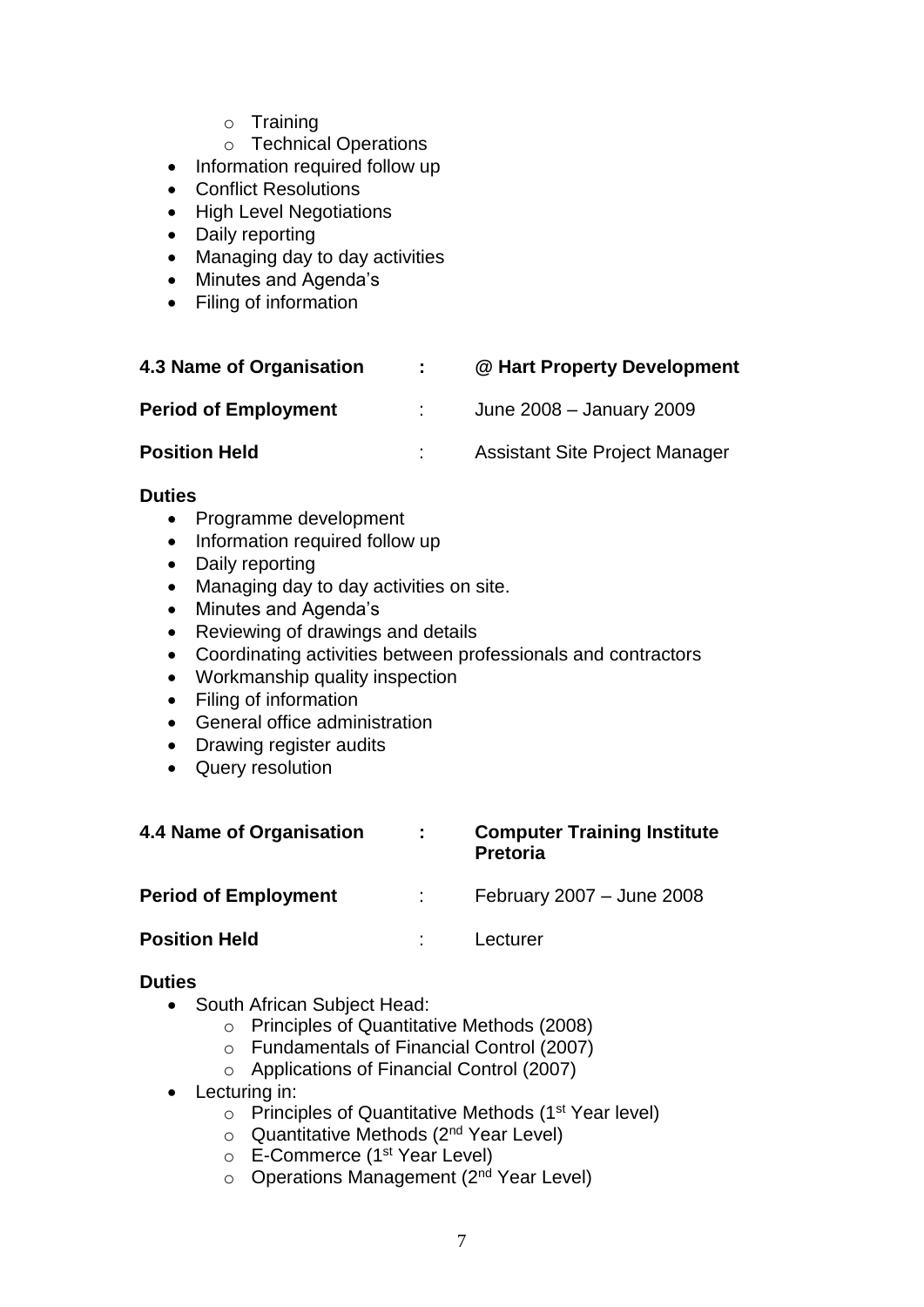- Tutoring at  $3<sup>rd</sup>$  year level:
	- o Strategic Management
	- o Strategic Operations Management
	- o Research Methodology
- Setting of National Exams
- General Office Administration

| 4.5 Name of Organisation    | ÷ | <b>Standard Corporate Investment</b><br><b>Bank: Financial Asset Services</b><br>(SCIB) |
|-----------------------------|---|-----------------------------------------------------------------------------------------|
| <b>Period of Employment</b> |   | November 2004 – October 2005                                                            |
| <b>Position Held</b>        |   | <b>Compliance Assistant</b>                                                             |

#### **Duties**

- Assisting clients to comply with South African FICA legislation
- Correspondence with high worth clients
- General office administration
- Driving to collect documents
- Assisting Compliance officer in compliance and risk management activities

| 4.6 Name of Organisation    | <b>First National Bank: Corporate</b><br><b>Property Finance</b> |
|-----------------------------|------------------------------------------------------------------|
| <b>Period of Employment</b> | April 2004 - July 2004                                           |
| <b>Position Held</b>        | <b>Compliance Assistant</b>                                      |

#### **Duties**

- Assisting clients to comply with South African FICA legislation
- Correspondence with high worth clients
- General office administration
- Driving to collect documents

| 4.7 Name of Organisation    | Prof. A. Boesenkool & Protech<br><b>Training</b> |
|-----------------------------|--------------------------------------------------|
| <b>Period of Employment</b> | February 2004 - April 2004                       |
| <b>Position Held</b>        | <b>Assistant to Project</b>                      |
| <b>Duties</b>               |                                                  |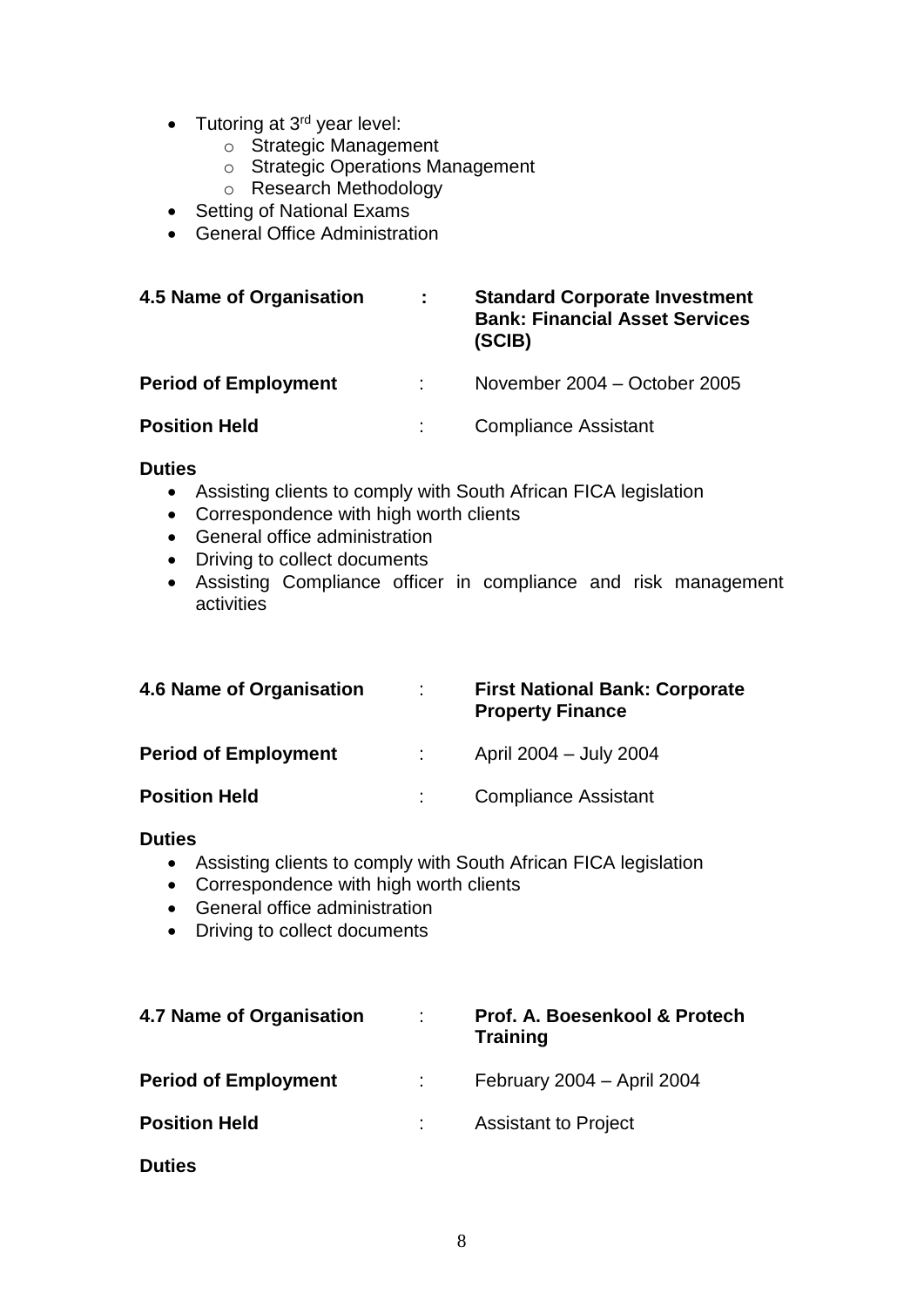- Assisting the program directors in the Sectoral Education and Training (SETA) environment
- Attending to meetings
- Compiling educational course data
- Compiling MS-Project timeline

| 4.8 Name of Organisation    | <b>Rand Afrikaans University</b>                      |
|-----------------------------|-------------------------------------------------------|
| <b>Period of Employment</b> | January 2003 - June 2003<br>October 2003 - March 2004 |
| <b>Position Held</b>        | <b>Student Assistant</b>                              |

#### **Duties**

- Attending to Head of Masters studies in the Management faculty
- Marking of Tests, Invigilating Tests
- Administration Duties to Lecturers
- Academic Research

#### **5. Academic works**

- Erasmus, L. J., Marnewick, C., & Joseph, N. (In Print). The Idle State of ICT Projects in South Africa. Journal of African Business Management (Special Issue).
- Erasmus, L. J., & Marnewick, C. (In Print). Improving the Competence of Project Managers: Taking an Information Technology Project Audit. Paper presented at the PMI research and Education Conference 2014: Standing on the Shoulders of Giants, Portland OR, USA.
- Erasmus, L. J. & Marnewick, C. Project Management The Saviour in Turbulent Times? SAIMS: Management in Turbulent Tims, 2012 University of Stellenbosch. Stellenbosch: South African Institute of Management Sciences.
- "The Management of Workforce Diversity and the Implications for Leadership" Masters Dissertation for the fulfilment of M.Com requirements. Available from the University of Johannesburg Library.
- "Hole-In-One: a Golfer's Perspective on Tourism", Business Case Studies: Readings and Cases p264; 2003 Compiled by Lessing, N; CSIC Publishers.

#### **6. Areas of Research**

- Governance of Projects, Programmes and Portfolio's
- Project Management success Rates
- Project Management and enterprise Architecture